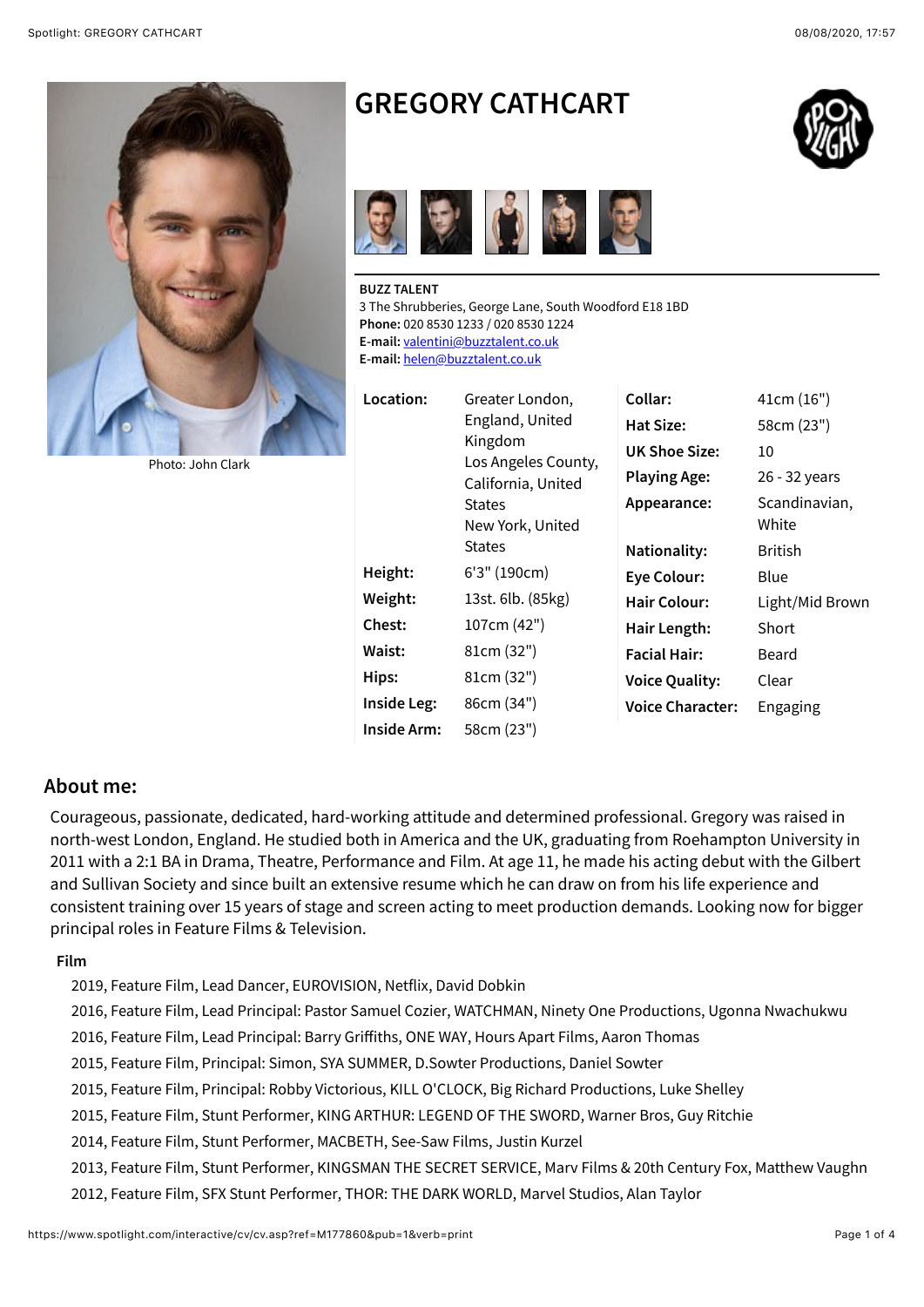#### **Short Film**

2020, Short Film, Lead: Jack, AZAZEL AGAINST IT, LEXME Ltd., Lex Melony 2018, Short Film, Executive Producer, INFILL & FULL SET, JNC Production, Hai Duc Dao 2017, Short Film, Lead Principal: Zack, CHANGE OF HEART, Faithful Films, Faith Elizabeth 2016, Short Film, Lead Principal: Michael Fury, APPLE, Pareidolia Pictures, Denizali Ustundag 2016, Short Film, Lead Principal: Michael Fury, KILL ME KNOW, Goulletquer & Carvalho Films, Frederico Carvalho 2016, Short Film, Lead Principal: Reece, WHO'S RYAN, Protest Media, Matthew Carvalho 2016, Short Film, Principal: Man 2, FORDS GAME, Frozen Doll Films, Venus Weir 2015, Short Film, Lead Principal: Geoff, A JUDGE OF CHARACTER, FT BA HON Film Production, Simon Pires 2015, Short Film, Lead Principal: George, UNNECESSARY EVIL, The Real JC Productions, John Constantine 2015, Short Film, Lead Principal: Greg, BEKNOWN TO YOU, Ellipse Productions, Sarah Moon 2015, Short Film, Lead Principal: Saul, DOUBLE, Queen Mary University, Zsofia Mesaros 2015, Short Film, Principal: Chris Jennings, PAPI, SAE Institute, Nicholas Brown 2015, Short Film, Principal: Russian Agent, ENRAGED, JNJN Films, Naomi Nwabuisi 2015, Short Film, Principal: TV Host, JUSTIFIED, Hartnett Productions, Sean Hartnett 2014, Short Film, Lead Principal: Cooper, DRAWING CLOSE, Jamie Allan Films, Jamie Allan 2014, Short Film, Lead Principal: Christopher, LOVE & LOYALTY, Zionek Films, Jack Mizen 2014, Short Film, Lead Principal: Dan, SILENT ATTACHMENT, Webmuch Software Private Ltd, Leo Shastri 2014, Short Film, Lead Principal: Orpheus, ORPHEUS LAMENT, MoonTree Productions, Lefteris Parasyris 2014, Short Film, Lead Principal: Joshua, REPRISAL, Independent AT Productions, Andre Thomas 2014, Short Film, Lead Principal: Richard, ANGELA, Central Film School, Ellie Penner-Bright 2014, Short Film, Lead Principal: Mike, FIVE CONDOMS LATER, Central Film School, Isobel Barnes 2014, Short Film, Lead Principal: Mick Ellis, RUINFIELD, The Empire Film Company, Lenny Marignier 2014, Short Film, Lead Principal: Tom, CHECKMATE, London Film School, Sam Fenton 2014, Short Film, Lead Principal: Adam, MAKE UP ONE ZERO ONE, Kamoon Media, Shahida Wood 2014, Short Film, Lead Principal: Paul, POUR L'AMOUR DE LÉGUMES, Hollie Barr Films, Hollie Barr 2014, Short Film, Principal: Peter, IT'S NOT YOU, IT'S ME, Chiswick Films, Chris George 2014, Short Film, Principal: Young Peter, WE DID OUR TIME, Little Hurricane Productions, Maxi Daisy Pesch 2014, Short Film, Principal: Johnny Iron, TITLE IN PROGRESS, Kennedy Films, Michael Kennedy 2013, Short Film, Lead Principal: Jackie, GRIZEL, MET Film School, Pierre Alexandre Blanc 2013, Short Film, Principal: Jack, COLD, Street Life Films, Saad Yousaf 2013, Short Film, Lead Principal: Joe, WITH LOVE FROM SANTA, University of Roehampton Film Society, Joel Moore

#### **Stage**

2013, Stage, Shriver, SHONAGON, Vardon Players, Nicole Vardon 2010, Stage, Iago, OTHELLO, Tara Arts, Filiz Ozcan 2009, Stage, Principal: Peter, SIDES, Browncoat, NC, USA, Tony Moore 2008, Stage, Caterpiller, March Hare & Mock Turtle, ALICE IN WONDERLAND, About Turn, Dan Hyde **Musical**

2013, Musical, Sheldrake, SUNSET BOULEVARD, Royal Masonic, Dan Hyde 2007, Musical, Gremio, Nathanial & Cab Driver, KISS ME, KATE, Royal Masonic, Dan Hyde 2006, Musical, Mike, A CHORUS LINE, Stagecoach, Sam Holloway 2003, Musical, Principal: Billy Flynn, CHICAGO, Stagecoach, Sam Holloway 2002, Musical, Principal Child, THE ZOO, Gilbert & Sullivan Society, Philip Joslin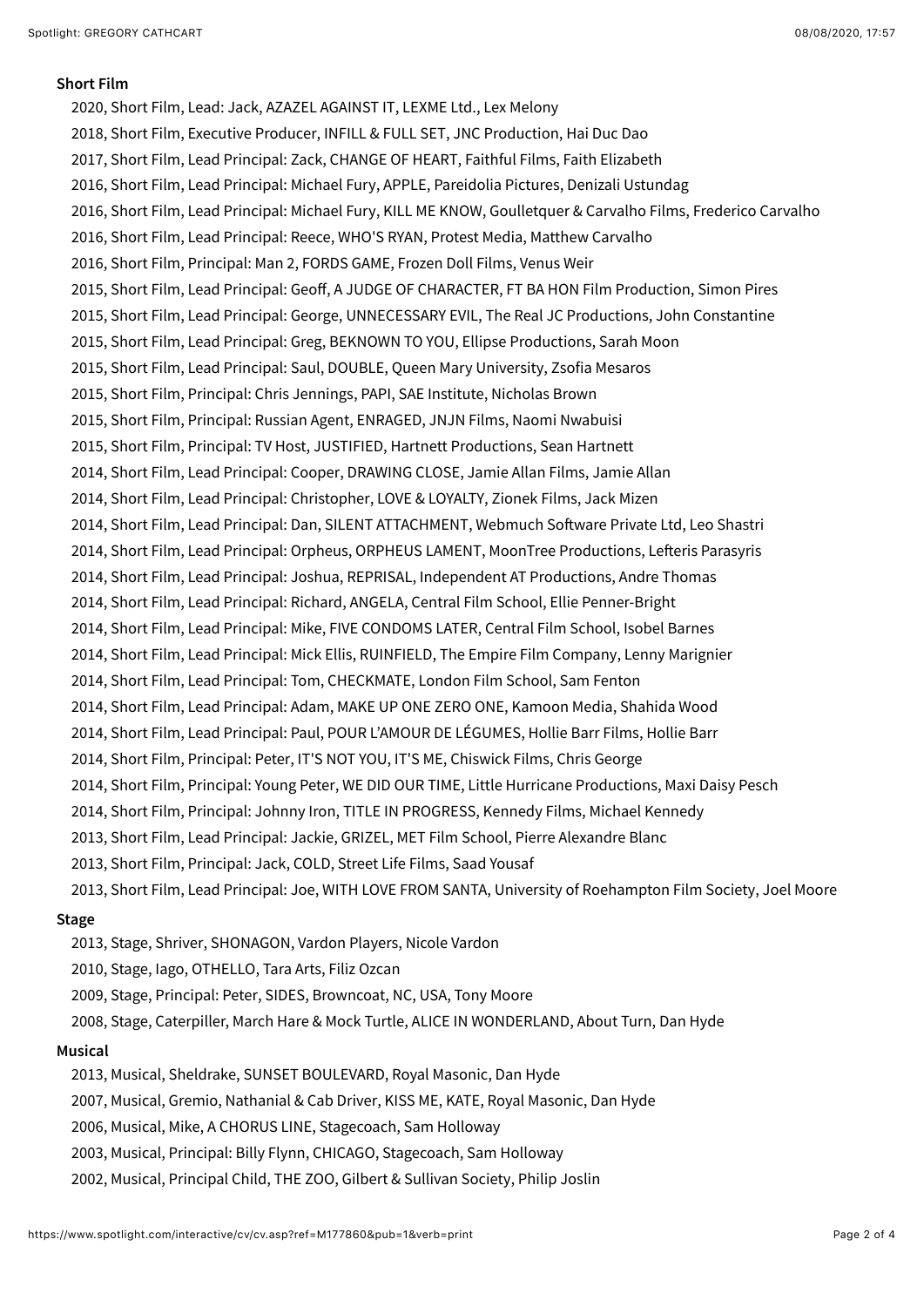#### **Commercial**

- 2020, Commercial, Lead: Father, J&S NEW BABY MONITOR, Bryn Passant Ltd, Bryn Passant
- 2020, Commercial, Principal Body Double, DOVE SIX NATIONS, VCCP Kin, Lisa Apsey
- 2020, Commercial, Lead Principal, GYMSHARK SPRING SEASON SALE, GymShark, Ruth Rodgers
- 2020, Commercial, Lead Principal, HEART TO HEART, Detail Films, Jack Harper
- 2019, Commercial, Lead Principal, ELECTRIC SHUFFLE, Belafonte, Esme Hicks
- 2019, Commercial, Principal Hand Model, ZIZZI RESTAURANT CHRISTMAS SPECIAL, The Academy, Will Norman
- 2018, Commercial, Supporting Lead, DUREX CHRISTMAS, Sinema Films TV, Daniel D'Alimonte
- 2016, Commercial, Principal: Josh, SNICKERS, Crocodile Films, Toby Stewart
- 2016, Commercial, Jacques Vileneuve, F1 WILLIAMS 40TH ANNIVERSARY DRIVERS WALK, RD Content, Ryan Dean

#### **Television**

- 2019, Television, Paladin Stunt Performer, CURSED, Netflix, Jon East
- 2019, Television, Dominic Anderson Driving Double, THE CROWN, Sony Pictures, Samuel Donovan
- 2019, Television, Charlie Creed-Miles Stunt Stand-In, GIRI/HAJI, BBC, Julian Farino
- 2018, Television, David Wilkie, THE CROWN, Sony Pictures, Benjamin Caron
- 2014, Television, Stunt Performer, BABYLON, Night Jack, Danny Boyle
- 2014, Television, Principal: Thomas Riley, MY DEAR UNCLE, Aimhigh Productions, Shiraz Khan
- 2013, Television, Myself, EASTENDERS: SEASON 29 EPISODES 195 200, BBC, Piotr Szkopiak
- 2013, Television, Ronald, EDGE OF HEAVEN: EPISODE 1, Hartswood Films, John Henderson

#### **Television Movie**

2014, Television Movie, Myself, THE ROYALS: SEASON 1 EPISODE 1, Lions Gate Television, Mark Schwahn

2001, Television Movie, Supporting Child, READY, WHEN YOU ARE MR MCGILL?, Working Title, Paul Seed

#### **Music Video**

2015, Music Video, Lead Male Principal, KYNESKA HOTWIRED, Moonlix Productions, David Sandbatch & Aislinn O'Neill 2015, Music Video, Principal: Good Cop, IF YOU ONLY KNEW: CLAUS ZINGER, Groundworks Pictures, Jennifer Borcea

#### **Further Credits**

- 2020, Voice Over, Virtual Avatar Assistant, AVATAR, Yepic A.I., Aaron Jones
- 2020, Site Specific, Lead Principal, MOULDINGS HOW TO FILM, KingFisher, Laura Taylor
- 2019, Corporate, Lead Principal, WELLNESS IN BUSINESS, Nifty50 Films, Michael O'Connor
- 2016, Infomercial, Lead Principal, COUCHCOASTER, Hit Products Ltd & Crocodile Films, Toby Stewart
- 2015, Educational, Principal: Hungarian patient, BFCC, Healthcare Learning, James Bannister
- 2015, Still Photography, Lead Talent, HSBC TRANSATLANTIC BANKING, Making Pictures, Dan Burn-Forti
- 2015, Internet, Principal: Sebastian King, THE FAME FACTOR, University of Westminster, Tre Gibbons
- 2014, Voice Over, Principal Voice Over, POST DIALOGUE, Jenssen Productions, Åsmund Berge Jenssen
- 2013, Corporate, Lead Principal, A DAY IN THE LIFE, Carphone Warehouse, Rollo Hollins
- 2013, Film school, Lead Principal: Connor, RAVENMOOR, RHUL, Naomi Morris
- 2013, Internet, Fight Coordinator & Principal Stunt Performer, TIME TRAVELER GANGSTER CHRONICLES: TILL DEATH DO US PART, Film Coolio Ltd, Paul J Lane

## **Skills:**

#### Accents & Dialects: American-East Coast, American-Midwest, American-Southern States, American-Standard, *(\* = native)* American-West Coast, Australian, English-Standard, German, Heightened RP, Hungarian, London, Oxfordshire\*, Russian, Scottish-Standard, Trans-Atlantic